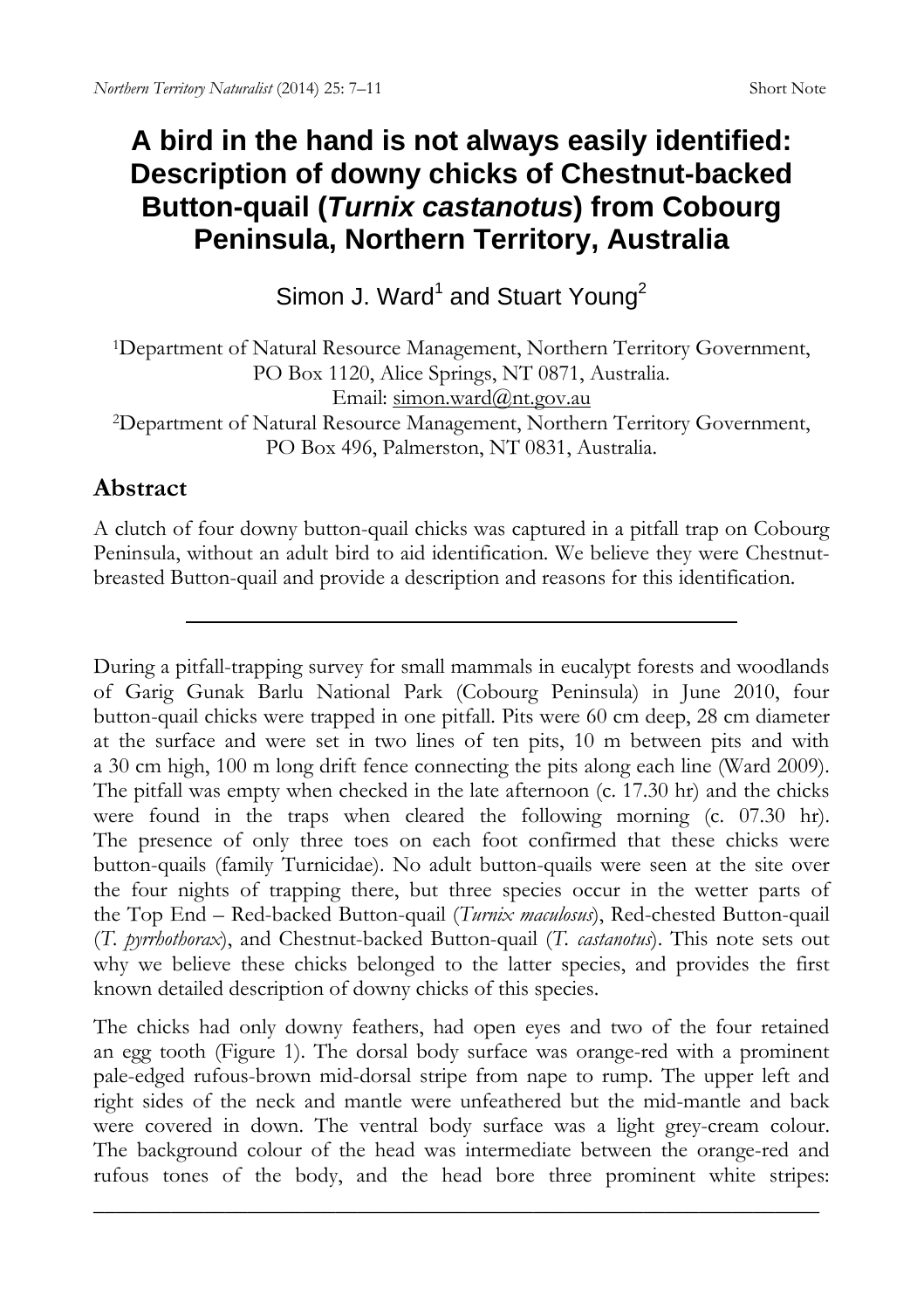one central stripe started from the lores either side of the bill, met at the forecrown and extended over the crown to the nape; two stripes, one on either side of the head, started from the lores, passed over the eyes and extended back to the neck (Figure 2); and two less prominent white lines started at the gape on each side and passed back under the ear openings. Creamy-white downy feathers covered the lores, and under the chin was white. The eye was solid dark. The skin was black and the beak was black above (egg tooth white if present) and dark with a maroon tinge below. The feet were pale yellow. Measured lengths were: head plus bill 20.5 mm, bill 6.0 mm, tarsus 14.6 mm and middle toe (without claw) 11.3 mm.

To identify the species, comparisons were made with the text descriptions in Marchant & Higgins (1993) of chicks of the three button-quail species recorded from the Top End. The description of the downy chicks of Chestnut-backed Button-quail is the least defined of the three and is quoted below in its entirety. For the other two potential species, what follows are abridged versions of the descriptions with characters that do not match marked in *italics*, and characters that we observed marked in parentheses with **bold type** highlighting characters contrary to the description:

### Chestnut-backed Button-quail:

". . . brown-rufous above, with central and lateral pairs of cream stripes; paler cream below'. Source of this description is unknown and there is no other information available" (Marchant & Higgins 1993: 443, citing Schodde & Tidemann 1986).

### Red-chested Button-quail:

Downy young. Head and neck: hindneck and top of head *brown* (**orange-red to rufous**), *scattered cream tips causing greyish tinge* (**not evident**). Top of head boldly patterned by white median stripe running from *centre of crown* (**forecrown**) to hindneck, and by broad white supercilium, about width of eye, that runs from the lores to *curl downwards behind the* ear (**continues to the nape, does not curl downwards**). Borders of median crown stripe *and upper margins of supercilium*, broadly bordered with black-brown (some darker edging to crown stripe) (**supercilium white**). Upperparts: *mantle unfeathered*, usually concealed by down of wing pads and hindneck (upper left and right sides of mantle without down, **mid-mantle and rest of back covered by down**).

#### Red-backed Button-quail:

Head and Neck: *dark grey-brown* (**orange-red to rufous**) with black-brown stripe from centre of forecrown to base of bill. On nape, sides of crown and behind ear, *strands of down have off-white to buff tips* (**prominent white stripes present on head**).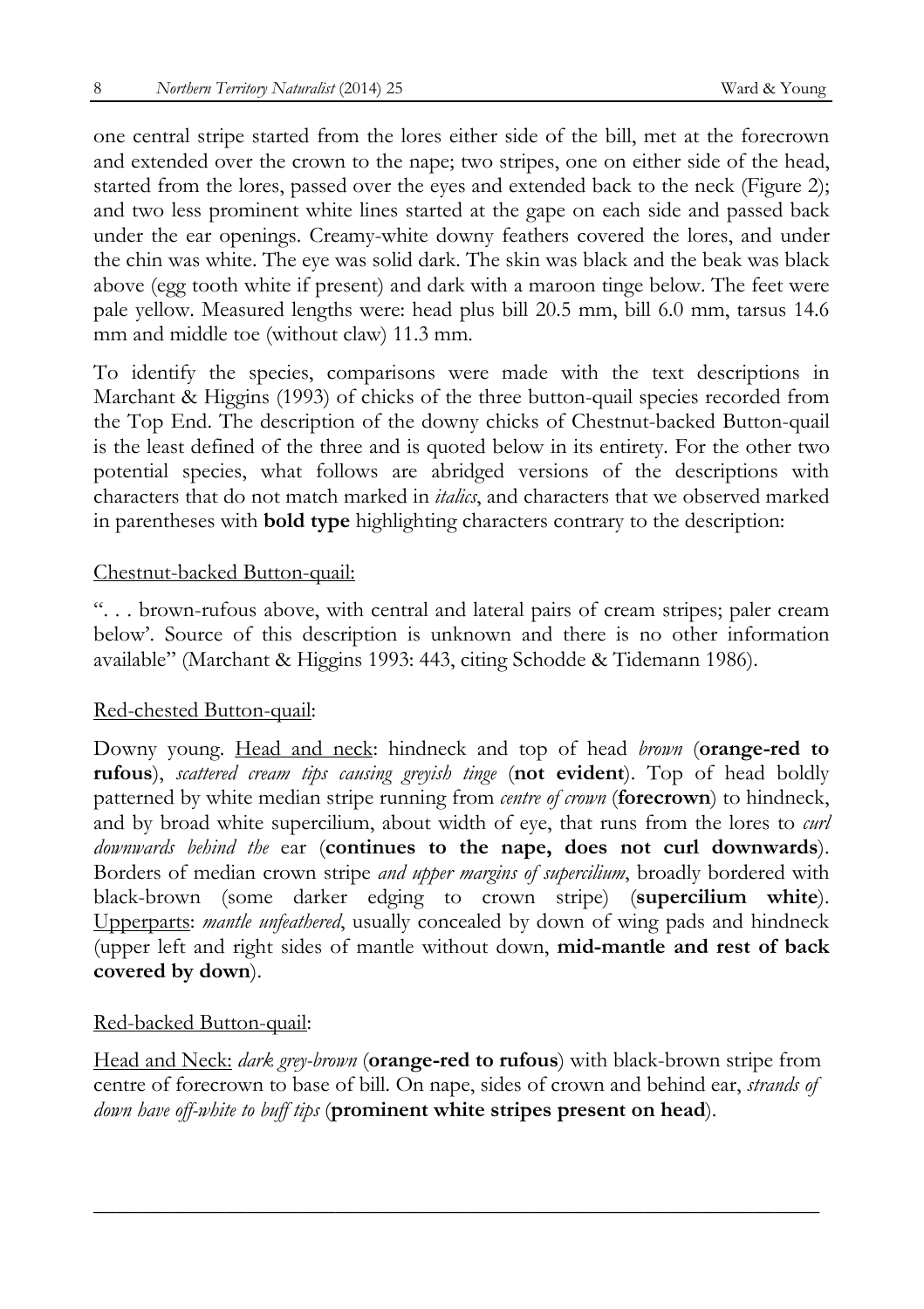

Figure 1. One of four button-quail chicks caught in a pitfall trap on Cobourg Peninsula, June 2010 (MAGNT T.5756). (Stuart Young)



**Figure 2.** Dorsal view of one of four button-quail chicks caught in a pitfall trap on Cobourg Peninsula, June 2010 (MAGNT T.5756). Note the white egg tooth at the tip of the upper bill and the prominent white stripes on the head. (Simon Ward)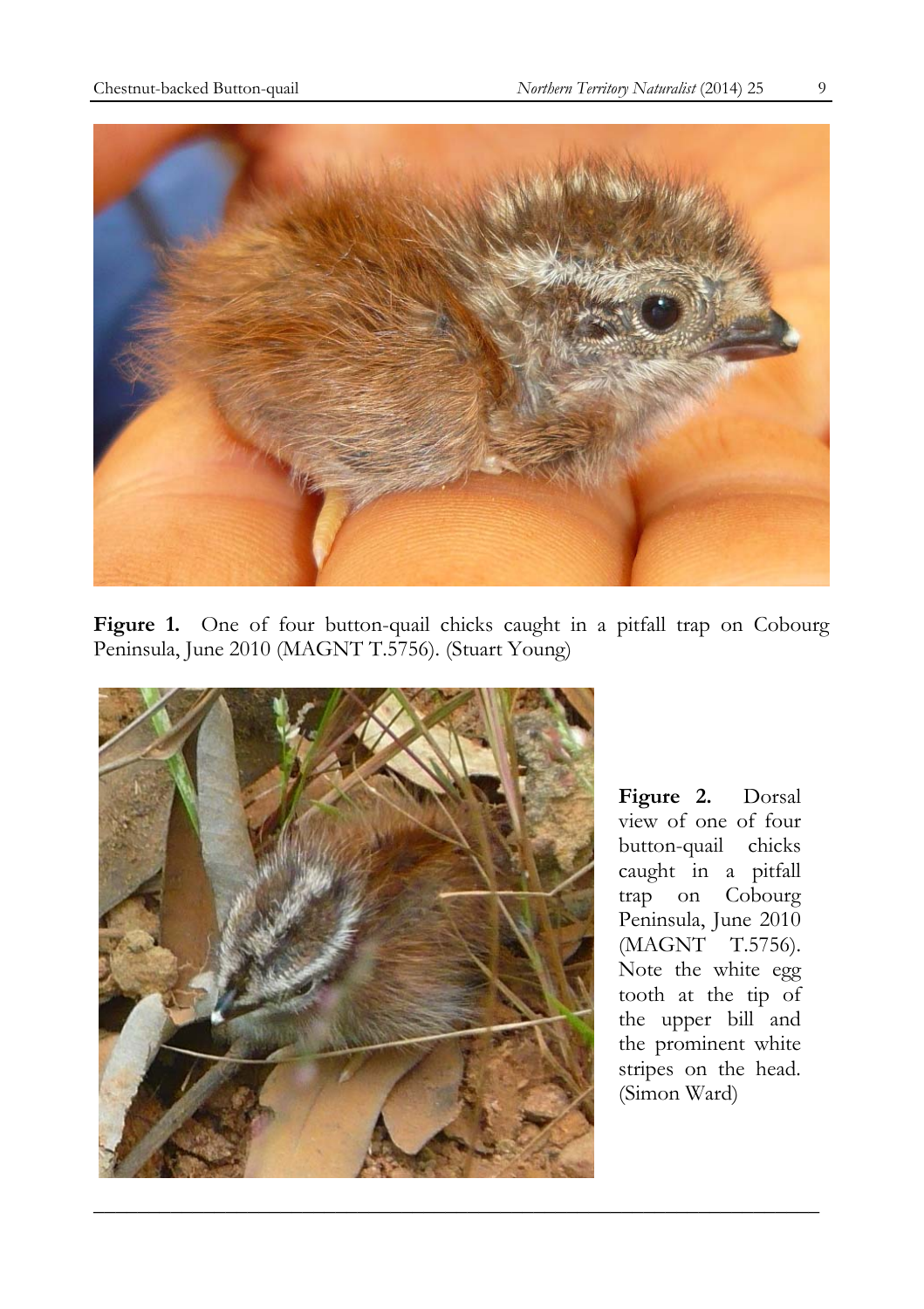Marchant & Higgins (1993) include pictures of chicks in their colour plates of Red-chested and Red-backed Button-quail and Simpson & Day (1996) provide black and white sketches of hatchlings of these species. Neither reference depicts the hatchlings or chicks of Chestnut-backed Button-quail. The pale striping on the head and body appears most striking in the pictures of the Red-chested Button-quail, whilst the Red-backed Button-quail is depicted as being relatively unmarked. The strong pattern of striping on the heads of the chicks caught at Cobourg Peninsula lead us to conclude that they were not chicks of the Red-backed Button-quail. The description of the chicks of Red-chested Button-quail summarised above is the most detailed, and several features of the Cobourg chicks do not match that description. The species occurs on Cobourg Peninsula, but there have been only two recorded sightings there – in 2004 and 2007 (*NT Fauna Atlas*, Department of Land Resource Management, unpubl.). Consequently, we do not believe the Cobourg chicks were Red-chested Button-quail. This leads us to the conclusion that the chicks we caught were Chestnut-backed Button-quail.

The Chestnut-backed Button-quail has a disjunct distribution in the Top End and the Kimberley region. Its preferred habitat is grassy eucalypt woodlands, often on sandy or rocky ridges. It can be locally common but is an infrequently recorded species and is listed as Data Deficient in the Northern Territory (DLRM 2012). There are 124 records of the species since 1970 in the *NT Fauna Atlas* and six of these are from Cobourg Peninsula. There are previous records of Chestnut-backed Button-quail within approximately 2 km of the location where we caught our chicks (A. Stewart, pers. comm.).

Chestnut-backed Button-quail have been recorded breeding from December to May (Schodde & Tidemann 1986), these months constituting the wet season and early dry of northern Australia. Schodde & Tidemann (1986) describe a typical clutch size of four and give a description of the nest and eggs. Our observations of four recently-hatched chicks in late June indicate that breeding may extend later into the dry season than previously described.

This is but a brief note describing the chicks of what we believe was the Chestnut-backed Button-quail. However, much more detail of the species' breeding ecology remains to be observed and discovered.

## **Acknowledgements**

We thank the Cobourg Board of Management for permission to carry out surveys on Cobourg Peninsula and the Garig Gunak Barlu National Park Rangers for their assistance with logistics and communications. Peter Street was a great help with the field work. Many thanks to Max Tischler, Alaric Fisher and Richard Willan for comments on the manuscript.